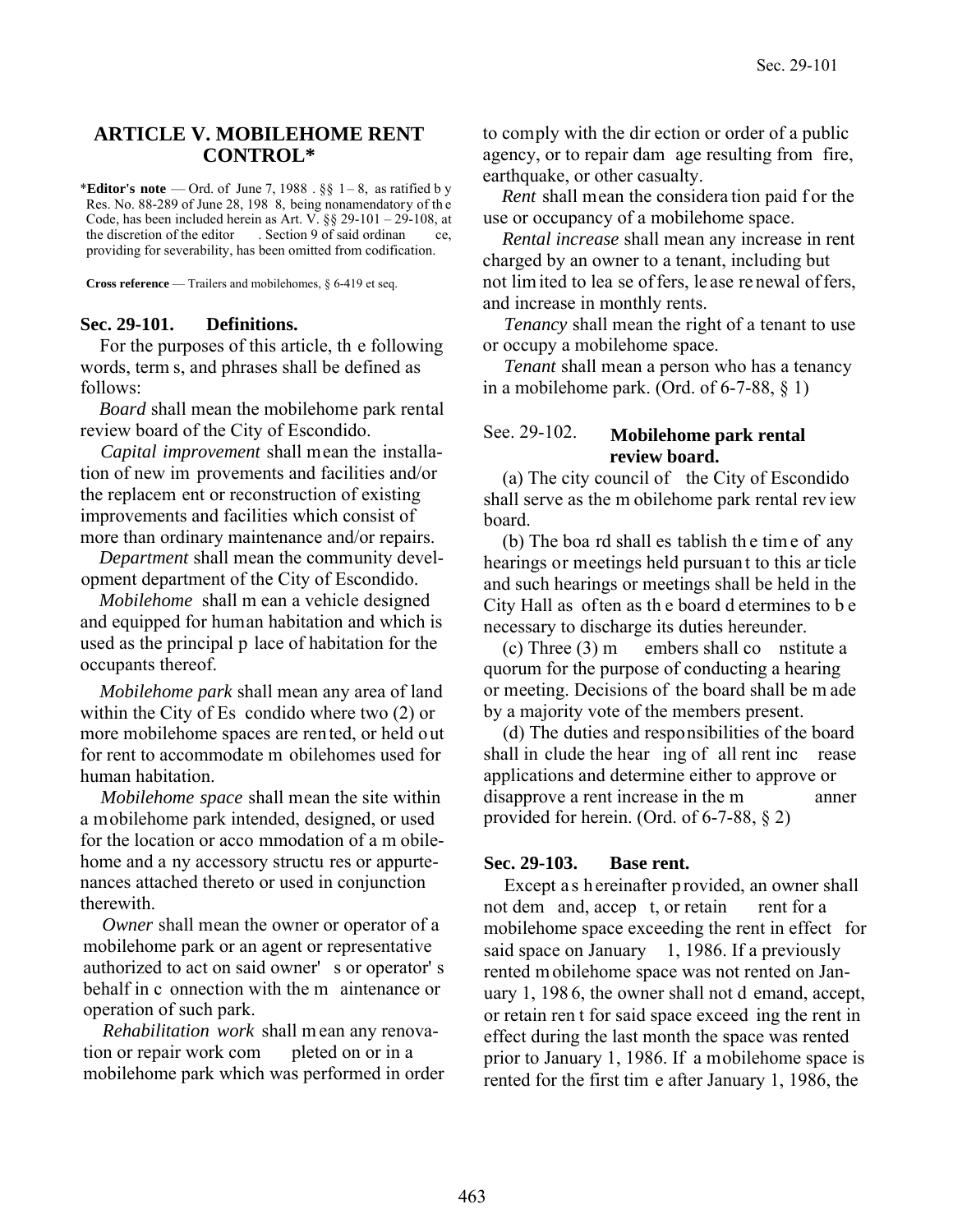owner shall not dem and, accept, o r retain rent for said space exceedin g the rent first ch arged for the space. No owner shall send a notice containing the specific am ount of a proposed rental incre ase pr ior to rece iving a pproval of a rent increase from the board. Except as herein provided, an owner shall not dem and, accept or retain rent exceeding th e rent in effect on January 1, 1986 , for a m obilehome space that was not regulated by this section prior to January 1, 1986. If suc h mobilehome space was not rented on January 1, 1986, the owner shall not dem and, accept or retain rent for said space exceeding the rent in effect during th e last m onth the space was rented prior to January 1, 1986. (Ord. of 6-7-88, § 3)

# **Sec. 29-104. Permitted rent increases based upon an application approved by the board.**

(a) An owner m ay file with the departm ent a tent increase application for one or m ore mobilehome spaces for approval by the board.

(b) An application for a rent increase pursuant to this section shall be filed upon a form prescribed by the departm ent and shall be accompanied by the pay ment of a fee which will be determined by the board; provided, however, that no fee shall be charged for applications filed within the first one hundred eighty (180) days after th e effective date of this article. Said application shall sp ecify the a ddress of the mobilehome park, the s pace number or num bers for which rent is request ed to be increas ed, th e amount of the requested rent increase, and the facts supporting the re quested increase. The applicant shall produce at the request of the department any records, receipts, reports, or other docum ents that the departm ent m ay deem necessary for the boa rd to m ake a determ ination whether to approve a rent increase. The application shall be m ade under penalty of perjury and supporting docum ents shall be certified or verified as requested by the department.

(c) Upon receipt of a rent increase application, the departm ent sha ll m ail a notice to the affected tenants at the mobilehome spaces designated in the applica tion, inf orming them of the receipt of such applic ation, the amount of the requested rent increase, a brief summ ary of the owner's justification for the request, any supporting docum ents which m ay be inspected at the City Hall, the tenant's right to submit written statements, photographs or other docum ents relating to the application within thirty (30) days after the d ate the notice is m ailed, and the address wh ere such statem ents or docum ents may be mailed or delivered.

(d) The de partment shall de termine within thirty (30 ) days after r eceipt of a rent increas e application whether said application is complete. If the depar tment deter mines that s aid applica tion is not complete, it shall notify the applicant in writing a s to what addition al inf ormation is required.

(e) A copy of each rent increase ap plication shall be provided to each m ember of the board after such application is determined to be complete. The board shall hold a hearing on said application within sixty (60) days af ter suc h determination is made except as provided in subsection (i). Notice of the tim e, date, and place of the hearing shall be mailed to the a pplicant and the affected tenan ts at the m obilehome spaces designated in the applica tion at least ten (10) days prior to the hearing.

(f) At the hearing, th e applicant and the affected tenants m ay offer any testimony that is relevant to the r equested rent increas e. Th e applicant and affected tenants m ay offer documents, written declar ations, or other written ev idence for the first time at the hearing only if good cause is shown why such evidence was not filed with the departm ent prior to the hearing. Formal rules of evidence sh all not be applicable to such proceedings. Except as provided in s ubsection (j) within f ifteen  $(15)$  d ays af ter the close of the hearing, the board sh all m ake its d etermination,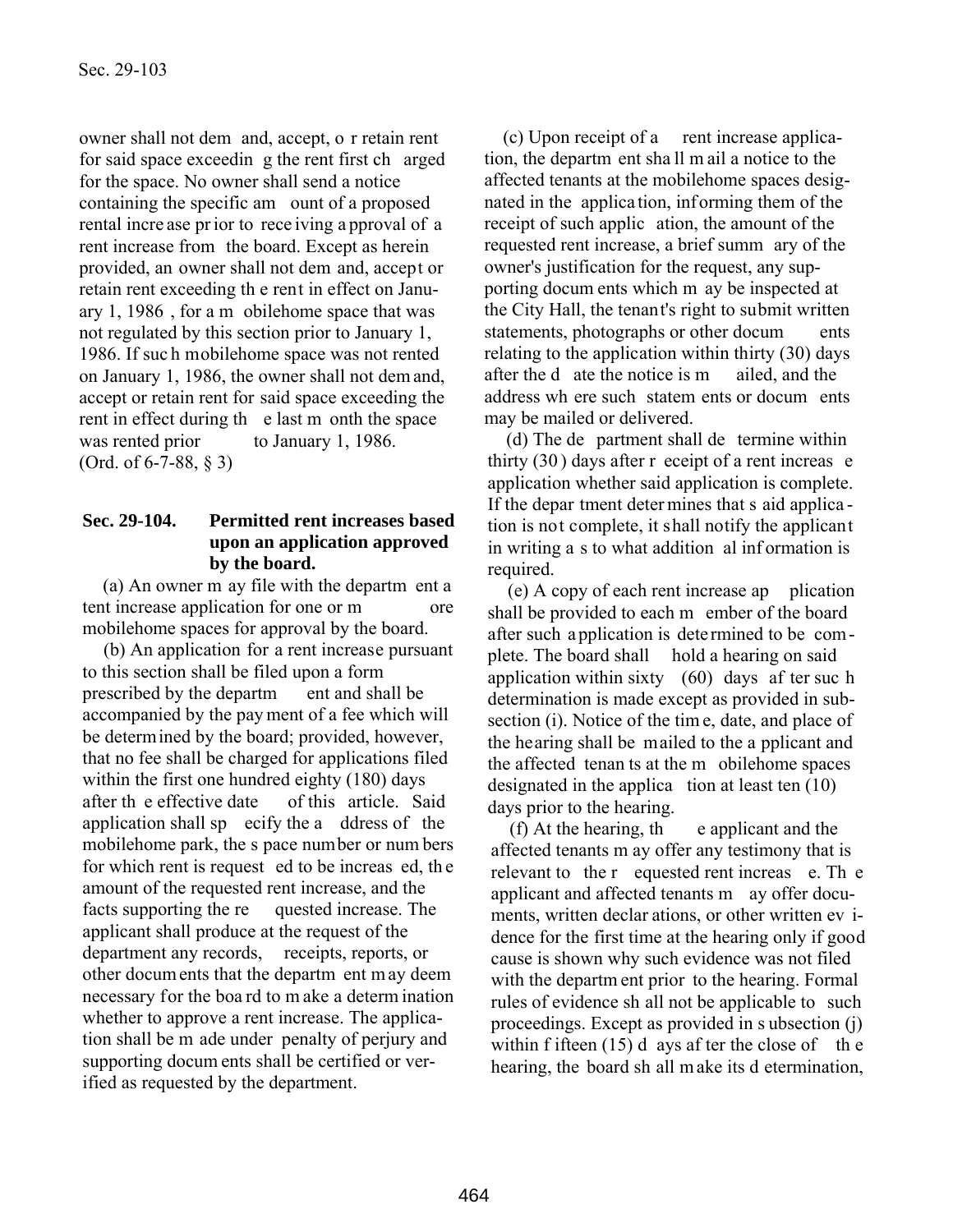pursuant to the standa rds established by subsection  $(g)$  of this s ection, approving or disapproving a rent increase for the mobilehome space o r sp aces sp ecified in the rent in crease application.

(g) The board shall approve such rent increase as it dete rmines to be just, f air an d reasonable. The board shall consider the following factors, in addition to any other factors it considers relevant, in m aking such determination:

(1) Changes in the Cons umer Price Index for All Urban Consum ers in San Diego Metropolitan Area published by the Bureau of Labor Statistics.

(2) The rent lawfully charged for comparable mobilehome spaces in the City of Escondido.

(3) The len gth of tim e since e ither the las t hearing and final determ ination by the board on a rent increase application or the e last ren t increase if no previous rent increase application has been made.

(4) The completion of any capital im provements or rehabilita tion work rela ted to the mobilehome space or spaces specified in the rent increase ap plication, and the co st the reof, including such item s of cost, includ ing materials, labor, construction interest, perm it fees, and other item s as the b oard deem s appropriate.

 (5) Changes in property taxes or other taxes related to the subject mobilehome park.

(6) Changes in the rent paid by the applicant for the leas e of the lan d- on which the sub ject mobilehome park is located.

 (7) Changes in the utility charges for the subject mobilehome park paid by the applicant and the extent, if any, of reim bursement from the tenants.

 (8) Changes in reasonable operating and maintenance expenses.

 $(9)$  The need for repairs caused by circum stances other than ordinary wear and tear.

 (10) The amount and qu ality of services provided by the applicant to the affected tenant.

(11) Any existing wr itten le ase lawf ully entered into between the applic ant and the affected tenant.

(h) The board m ay provide that an increase in rent or a portion of an increase in rent granted by the board be lim ited to the length of time necessary to allow the park owner to reasonably am ortize the cos t of a capita l improvement, including interest. Such increase granted as a result of the capital im provement sha ll not continue beyond the time necessary for reasonable amortization of the cost of such improvement.

(i) Notice of the board's determination shall be mailed to the applicant and all affected tenants at the m obilehome spaces designated in the application. The determination of the board shall be final.

(j) In the ev ent that the board is una ble to ac t and make its final determ ination on a com pleted rent inc rease applica tion within the tim e lim itations prescribed by subsections (d) through (f) of this section, and after the thirty (30) days for the tenant to file statem ents or documents in opposition to the application under subsection (c) shall have expired, the board m ay. approve such interim rent increa se f or the m obilehome space or spaces s pecified in said application which clearly appears to be warranted when the factors set forth in subsection (g) of this section are considered, based upon the facts stated in the application, any written statements or documents filed with the department by the affected tenants, and any other facts known to the board. An approved interim rent in crease shall expire on either (1) the last day of the month within which the board m akes its f inal determ ination disapproving a rent increase, or (2) the effective date of a rent increase which is approved by a final determination of the board.

(k) The tim e within which the board m ay conduct a hearing as provi ded in subsection (e) or m ake its determ ination as provided in subsection (f) m ay be extended twice by the board for p eriods of tim e not to exceed s ixty (60) days each if the board approves an interim rent increase pursuant to subsection (j). (Ord. of 6-7-88, § 4)